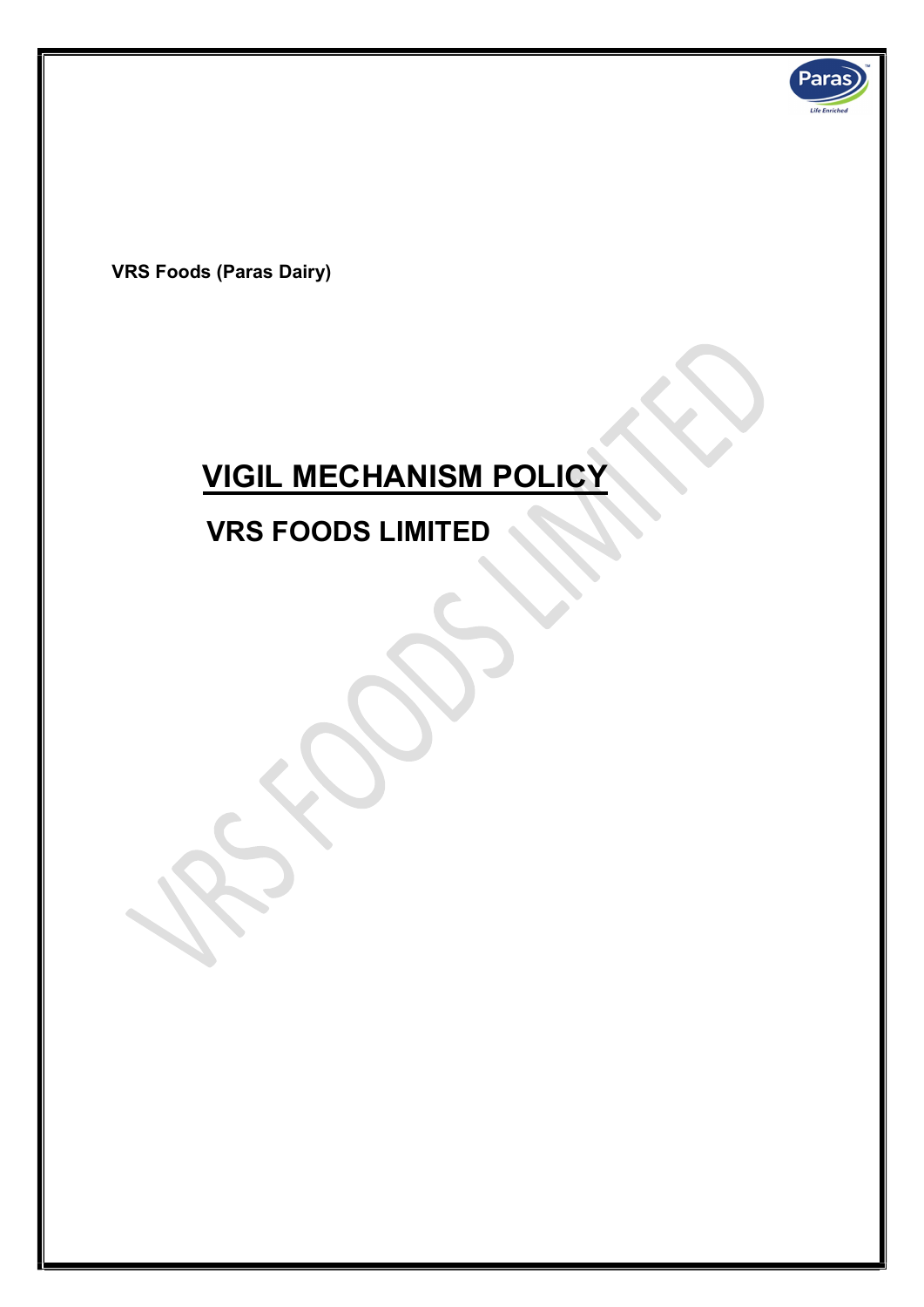

# INDEX

| S.             | <b>Particulars</b>                        | Page.          |
|----------------|-------------------------------------------|----------------|
| No.            |                                           | No.            |
| 1              | PREAMBALE                                 | 3              |
| $\overline{2}$ | <b>POLICY</b>                             | $\overline{3}$ |
| 3              | POLICY OBJECTIVES                         | $\overline{3}$ |
| 4              | <b>DEFINITIONS</b>                        | 4              |
| 5              | <b>SCOPE</b>                              | 4              |
| 6              | <b>ELIGIBILITY</b>                        | 5              |
| 7              | <b>PROCEDURE</b>                          | 5              |
| 8              | <b>INVESTIGATION</b>                      | 5              |
| 9              | <b>DECISION AND REPORTING</b>             | 6              |
| 10             | <b>CONFIDENTIALITY</b>                    | 6              |
| 11             | <b>PROTECTION</b>                         | 6              |
| 12             | ACCESS TO CHAIRMAN OF THE AUDIT COMMITTEE | 7              |
| 13             | <b>COMMUNICATION</b>                      | 7              |
| 14             | <b>RETENTION OF DOCUMENTS</b>             | 7              |
| 15             | AMENDMENT                                 | 7              |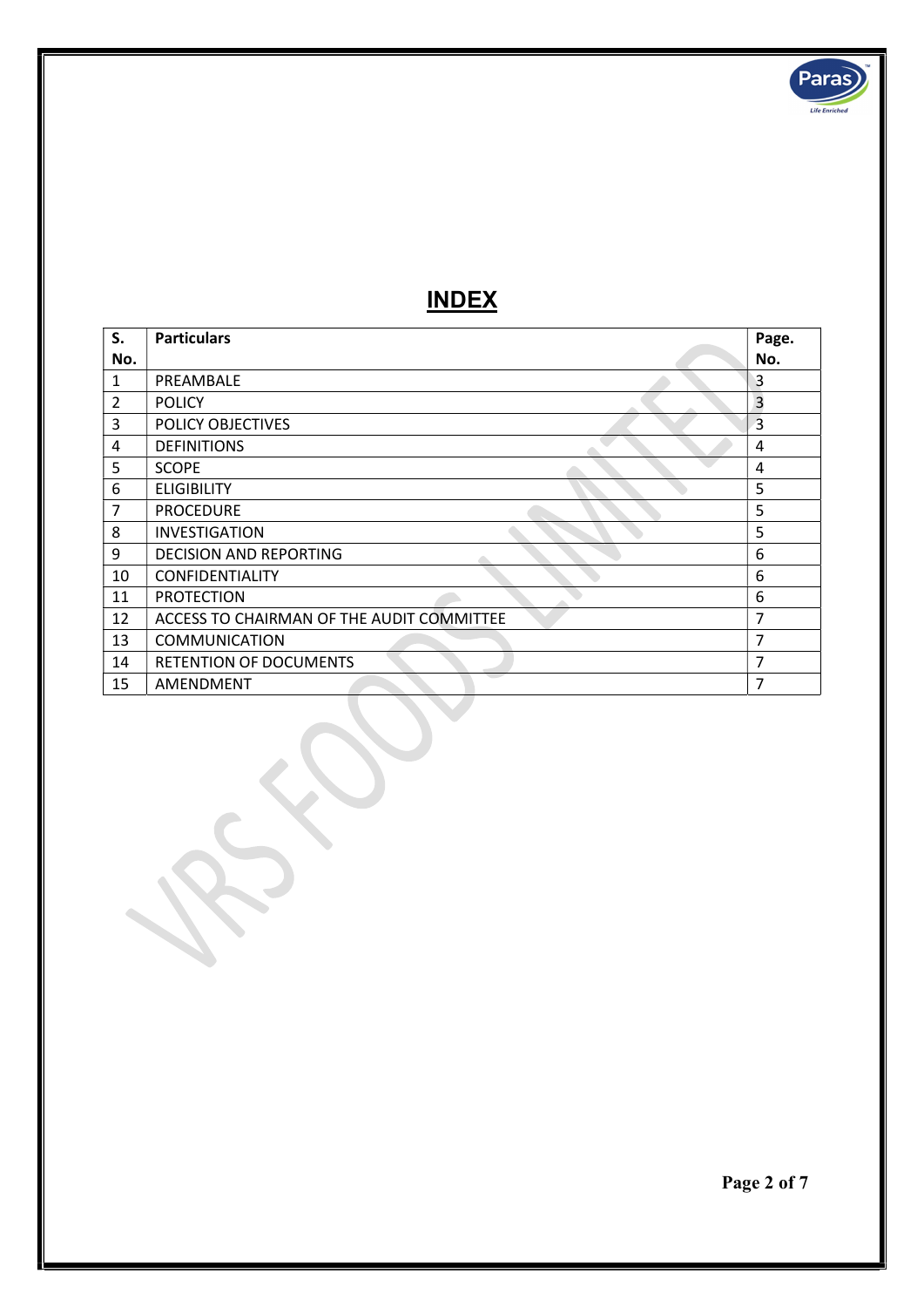

# VIGIL MECHANISM / WHISTLE BLOWER POLICY

## PREAMBLE

Section 177 of the Companies Act, 2013 requires every listed company and such class or classes of companies, as may be prescribed to establish a vigil mechanism for the directors and employees to report genuine concerns in such manner as may be prescribed.

The Company has adopted a Code of Conduct for Directors and Senior Management Personnel ("the Code"), which lays down the principles and standards that should govern the actions of the Directors and Senior Management Personnel.

Any actual or potential violation of the Code, howsoever insignificant or perceived as such, is a matter of serious concern for the Company. Such a vigil mechanism shall provide for adequate safeguards against victimization of persons who use such mechanism and also make provision for direct access to the chairperson of the Audit Committee in appropriate or exceptional cases.

# **POLICY**

In compliance of the above requirements, VRS Foods Limited, has established a Vigil (Whistle Blower) Mechanism and formulated a Policy in order to provide a framework for responsible and secure whistle blowing/vigil mechanism.

#### POLICY OBJECTIVES

The Vigil (Whistle Blower) Mechanism aims to provide a channel to the Directors and employees to report genuine concerns about unethical behaviour, actual or suspected fraud or violation of the Codes of Conduct or policy.

The Company is committed to adhere to the highest standards of ethical, moral and legal conduct of business operations and in order to maintain these standards, the Company encourages its employees who have genuine concerns about suspected misconduct to come forward and express these concerns without fear of punishment or unfair treatment.

The mechanism provides for adequate safeguards against victimization of Directors and employees to avail of the mechanism and also provide for direct access to the Chairman of the Audit Committee in exceptional cases.

This neither releases employees from their duty of confidentiality in the course of their work nor can it be used as a route for raising malicious or unfounded allegations about a personal situation.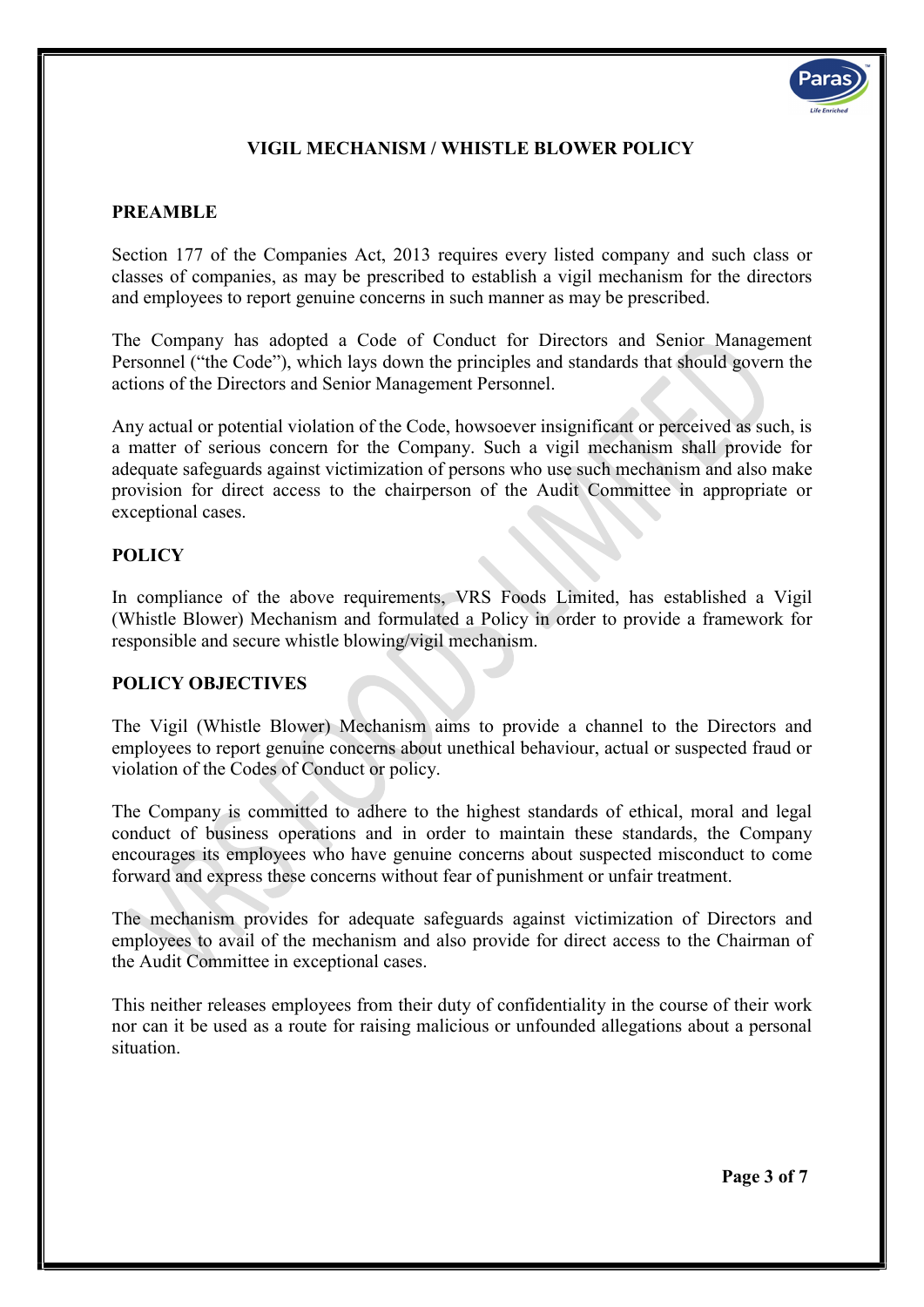

## DEFINITIONS

- a. "Alleged wrongful conduct" shall mean violation of law, Infringement of Company's rules, misappropriation of monies, actual or suspected fraud, substantial and specific danger to public health and safety or abuse of authority".
- b. "Associates" means and includes vendors, suppliers and others with whom the Company has any financial or commercial dealings.
- c. "Audit Committee" means a Committee constituted by the Board of Directors of the Company in accordance with guidelines of Companies Act, 2013.
- d. "Board" means the Board of Directors of the Company.
- e. "Code" means Code of Conduct for Directors and Senior Management, Executives adopted by VRS Foods Limited.
- f. "Employee" means all the present employees and whole time Directors of the Company (Whether working in India or abroad).
- g. "Protected Disclosure" means any communication made in good faith that disclose or demonstrates information that may evidence unethical or improper activity.
- h. "Subject" means a person or group of persons against or in relation to whom a Protected Disclosure has been made or evidence gathered during the course of an investigation.
- i. "Vigilance and Ethics Officer" means an officer appointed to receive protected disclosures from Vigil Mechanism, maintaining records thereof, placing the same before the Audit Committee for its disposal and informing the Vigil Mechanism the result thereof.
- j. "Vigil Mechanism" is an employee or group of employees who make a Protected Disclosure under this Policy and also referred in this policy as complainant.

#### **SCOPE**

The Policy is an extension of the Code of Conduct for Directors & Senior Management Personnel and covers disclosure of any unethical and improper or malpractices and events which have taken place/ suspected to take place involving:

- 1. Breach of the Company's Code of Conduct
- 2. Breach of Business Integrity and Ethics
- 3. Breach of terms and conditions of employment and rules thereof
- 4. Intentional Financial irregularities, including fraud, or suspected fraud
- 5. Deliberate violation of laws/regulations
- 6. Gross or Wilful Negligence causing substantial and specific danger to health, safety and environment.
- 7. Manipulation of company data/records
- 8. Pilferation of confidential/propriety information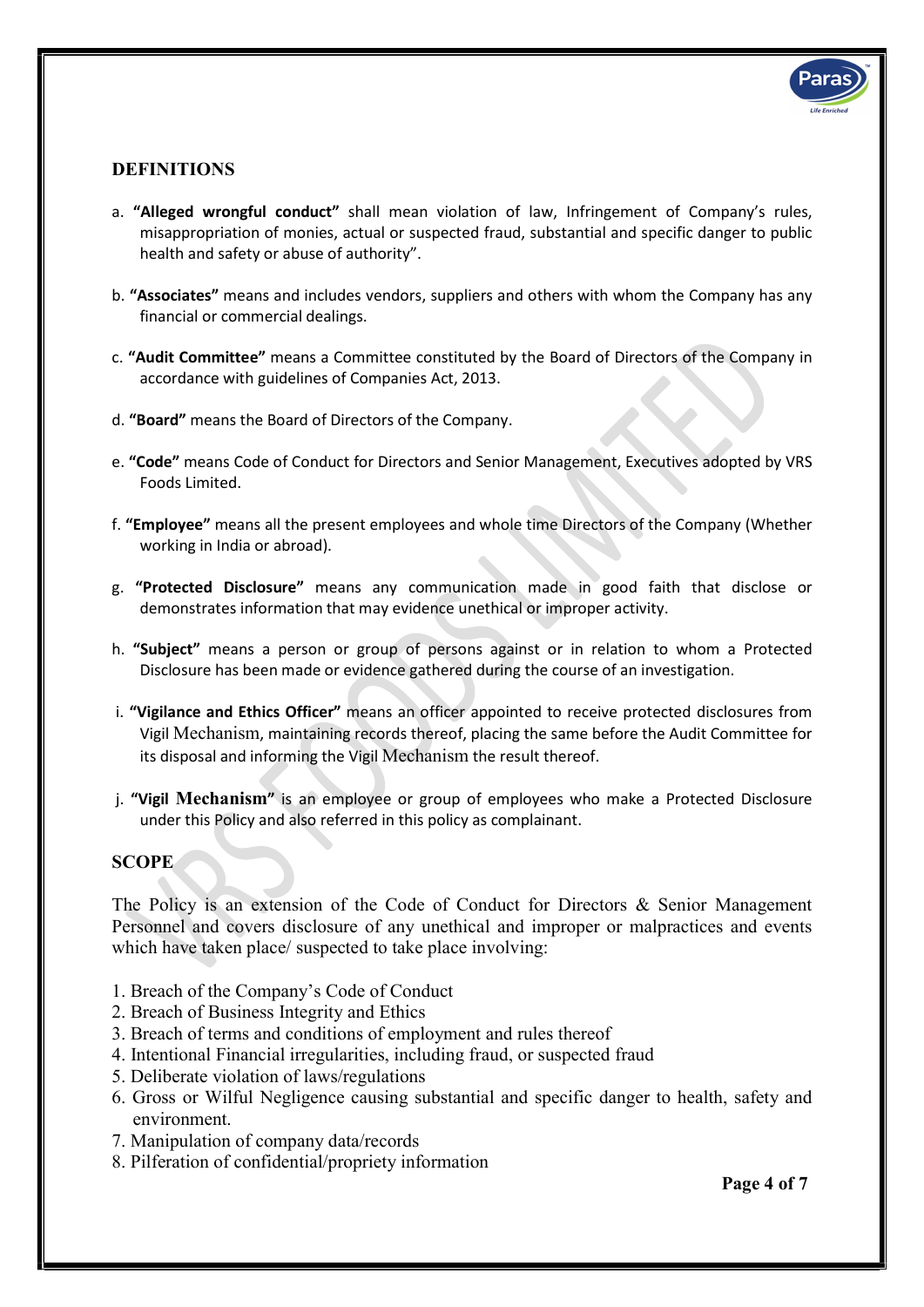9. Gross Wastage/misappropriation of Company funds/assets

# **ELIGIBILITY**

All Directors and Employees of the Company are eligible to make Protected Disclosures under the Policy in relation to matters concerning the Company.

#### PROCEDURE

All Protected Disclosures should be reported in writing by the complainant as soon as possible, not later than 30 days after the Vigil Mechanism becomes aware of the same and should either be typed or written in a legible handwriting in English.

The Protected Disclosure should be submitted under a covering letter signed by the complainant in a closed and secured envelope and should be super scribed as "Protected disclosure under the Vigil Mechanism policy" or sent through email with the subject "Protected disclosure under the Vigil Mechanism policy". If the complaint is not super scribed and closed as mentioned above, the protected disclosure will be dealt with as if a normal disclosure.

All Protected Disclosures should be addressed to the Vigilance Officer of the Company or to the Chairman of the Audit Committee in exceptional cases.

The contact details of the Vigilance Officer are as under:-

# Mr. Rahul Kumar Pathak

Company Secretary

D-55, Ground Floor, East of Kailash, New Delhi-110065

In order to protect the identity of the complainant, the Vigilance Officer will not issue any acknowledgement to the complainants and they are not advised neither to write their name / address on the envelope nor enter into any further correspondence with the Vigilance Officer.

Anonymous / Pseudonymous disclosure shall not be entertained by the Vigilance Officer.

On receipt of the protected disclosure the Vigilance Officer shall detach the covering letter bearing the identity of the Vigil Mechanism and process only the Protected Disclosure.

#### INVESTIGATION

All Protected Disclosures under this policy will be recorded and thoroughly investigated. The Vigilance Officer will carry out an investigation either himself/herself or by involving any other Officer of the Company/ Committee constituted for the same /an outside agency before referring the matter to the Audit Committee of the Company.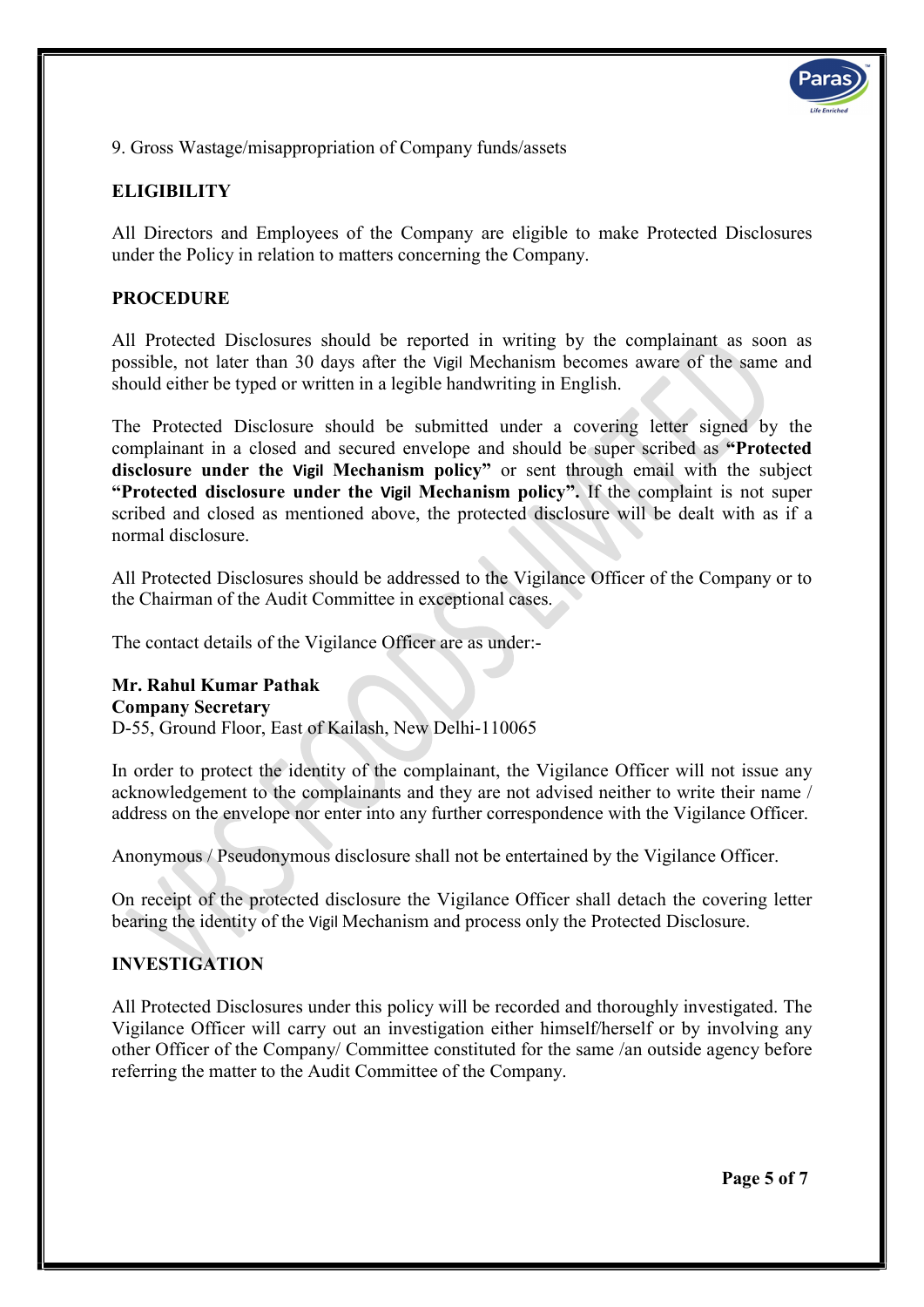

The Audit Committee, if deems fit, may call for further information or particulars from the complainant and at its discretion, consider involving any other/additional Officer of the Company and/or Committee and/ or an outside agency for the purpose of investigation.

The investigation by itself would not tantamount to an accusation and is to be treated as a neutral fact finding process.

The investigation shall be completed normally within 90 days of the receipt of the protected disclosure and is extendable by such period as the Audit Committee deems fit.

Any member of the Audit Committee or other officer having any conflict of interest with the matter shall disclose his/her concern /interest forthwith and shall not deal with the matter.

#### DECISION AND REPORTING

If an investigation leads to a conclusion that an improper or unethical act has been committed, the Chairman of the Audit Committee shall recommend to the Board of Directors of the Company to take such disciplinary or corrective action as it may deem fit.

Any disciplinary or corrective action initiated against the Subject as a result of the findings of an investigation pursuant to this Policy shall adhere to the applicable personnel or staff conduct and disciplinary procedures.

A quarterly report with number of complaints received under the Policy and their outcome shall be placed before the Audit Committee and the Board.

A complainant who makes false allegations of unethical & improper practices or about alleged wrongful conduct of the Subject to the Vigilance Officer or the Audit Committee shall be subject to appropriate disciplinary action in accordance with the rules, procedures and policies of the Company.

# **CONFIDENTIALITY**

The complainant, Vigilance Officer, Members of Audit Committee, the Subject and everybody involved in the process shall, maintain confidentiality of all matters under this Policy, discuss only to the extent or with those persons as required under this policy for completing the process of investigations and keep the papers in safe custody.

#### **PROTECTION**

No unfair treatment will be meted out to a Vigil Mechanism by virtue of his/ her having reported a Protected Disclosure under this policy. Adequate safeguards against victimisation of complainants shall be provided. The Company will take steps to minimize difficulties, which the Whistle Blower may experience as a result of making the Protected Disclosure.